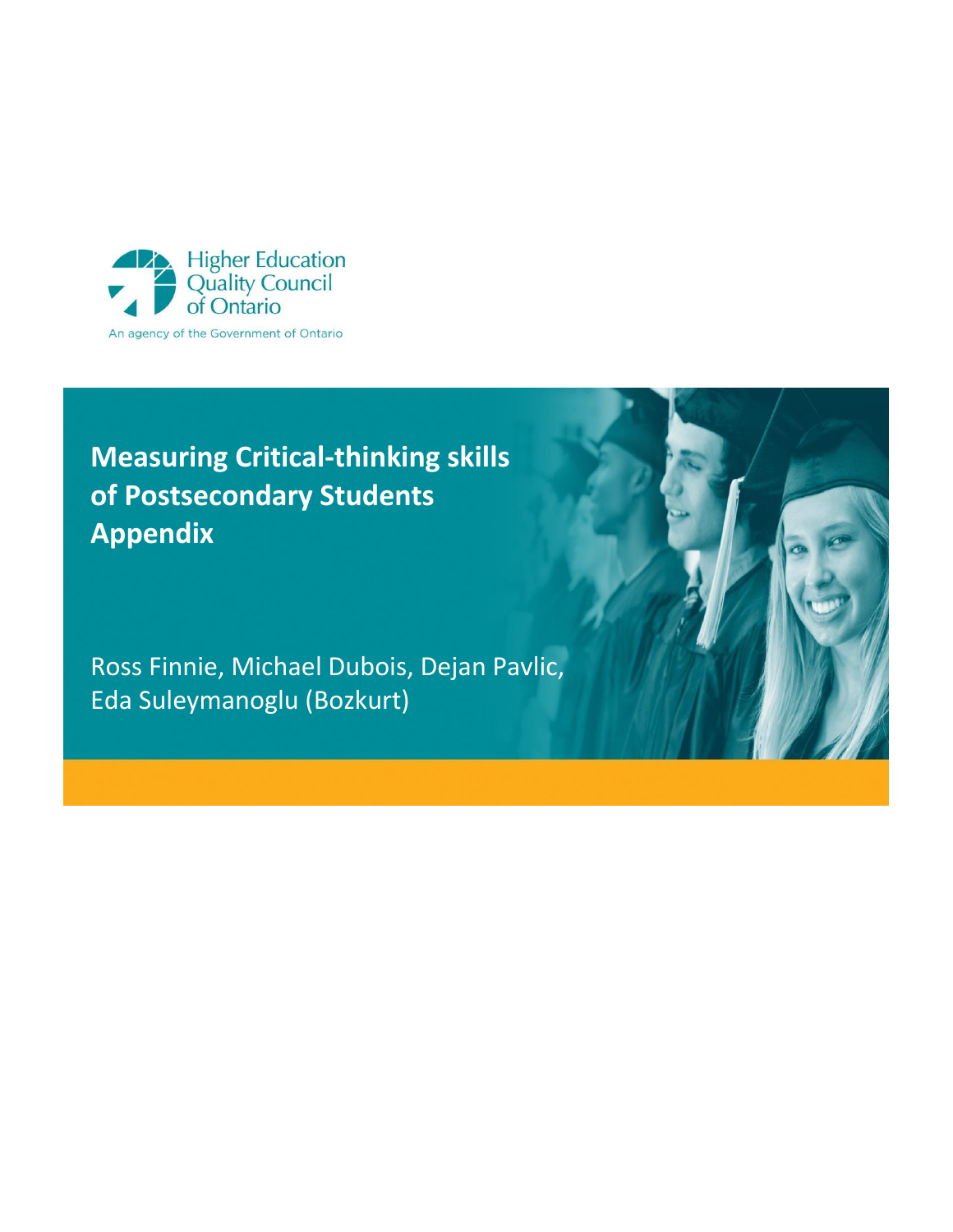### Published by

## **The Higher Education Quality Council of Ontario**

1 Yonge Street, Suite 2402 Toronto, ON Canada, M5E 1E5

| Phone:     | (416) 212-3893 |
|------------|----------------|
| Fax:       | (416) 212-3899 |
| Web:       | www.hegco.ca   |
| $E$ -mail: | info@heqco.ca  |

### **Cite this publication in the following format:**

Finnie, R., Dubois, M., Pavlic, D. & Suleymanoglu (Bozkurt), E. (2018). *Measuring Criticalthinking Skills of Postsecondary Students Appendix.* Toronto: Higher Education Quality Council of Ontario.



The opinions expressed in this research document are those of the authors and do not necessarily represent the views or official policies of the Higher Education Quality Council of Ontario or other agencies or organizations that may have provided support, financial or otherwise, for this project. © Queens Printer for Ontario, 2018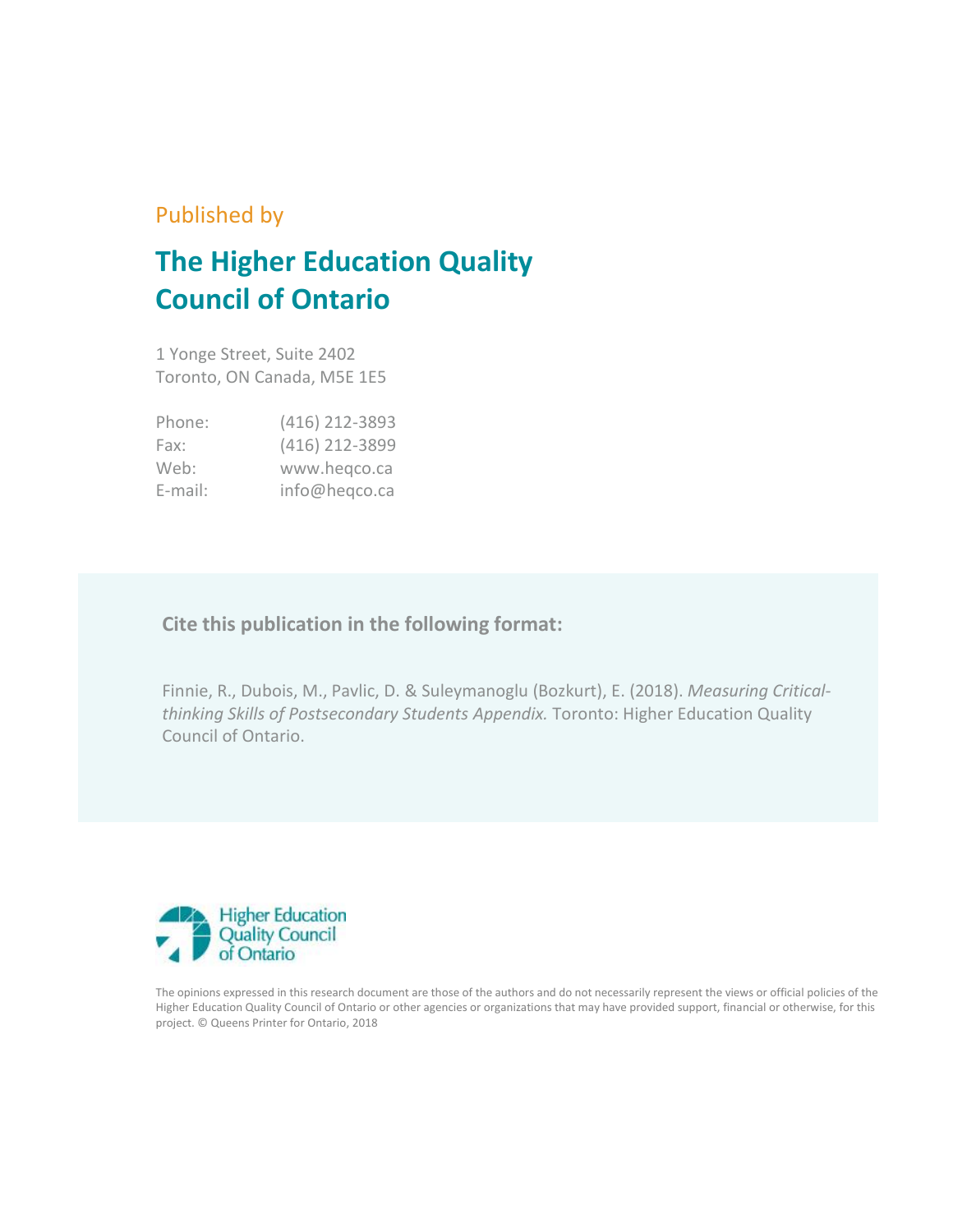## **Appendix A: HEIghten Critical Thinking Assessment**

**Appendix A.1 – HEIghten Sample Questions** 

#### Sample 1:

In a benefit concert, seven solo performers—Harris, Jones, McIntyre, Nelson, Strapp, Trevino, and Williams—will each sing once only and one after another. The order in which the performers will sing is governed by the following conditions:

- Harris must sing at some time before McIntyre sings.
- Strapp must sing at some time before Jones sings.
- Trevino must sing either immediately before or immediately after Nelson sings.
- Williams must sing third.

*Question 1: If McIntyre is to sing immediately before Strapp sings, Trevino can sing* 

- (A) Second
- (B) Fourth
- (C) Sixth
- (D) Seventh

#### Sample 2:

Questions 2 - 3 are based on the material below (i.e., list of 11 facts and argument 1 and 2).

Facts List:

- 1. Records indicate that William Shakespeare was baptized on April 26, 1564, and buried April 25, 1616, in Stratford-upon-Avon, England.
- 2. There is no evidence that William Shakespeare attended school, but had he done so, it would have been the local grammar school, and he would have left by age 14.
- 3. Documents show that by the early 1590s William Shakespeare was a managing partner of the Lord Chamberlain's Men, an acting company in London that built the Globe Theatre.
- 4. A total of 37 plays list Shakespeare as the author, including 13 that are set in Italy and several that make references to London politics.
- 5. There is no evidence that Shakespeare traveled outside of England.
- 6. In writings by others during Shakespeare's lifetime, Shakespeare was often referred to as a writer.
- 7. There is no manuscript of any play in William Shakespeare's own handwriting; only print versions of his plays exist.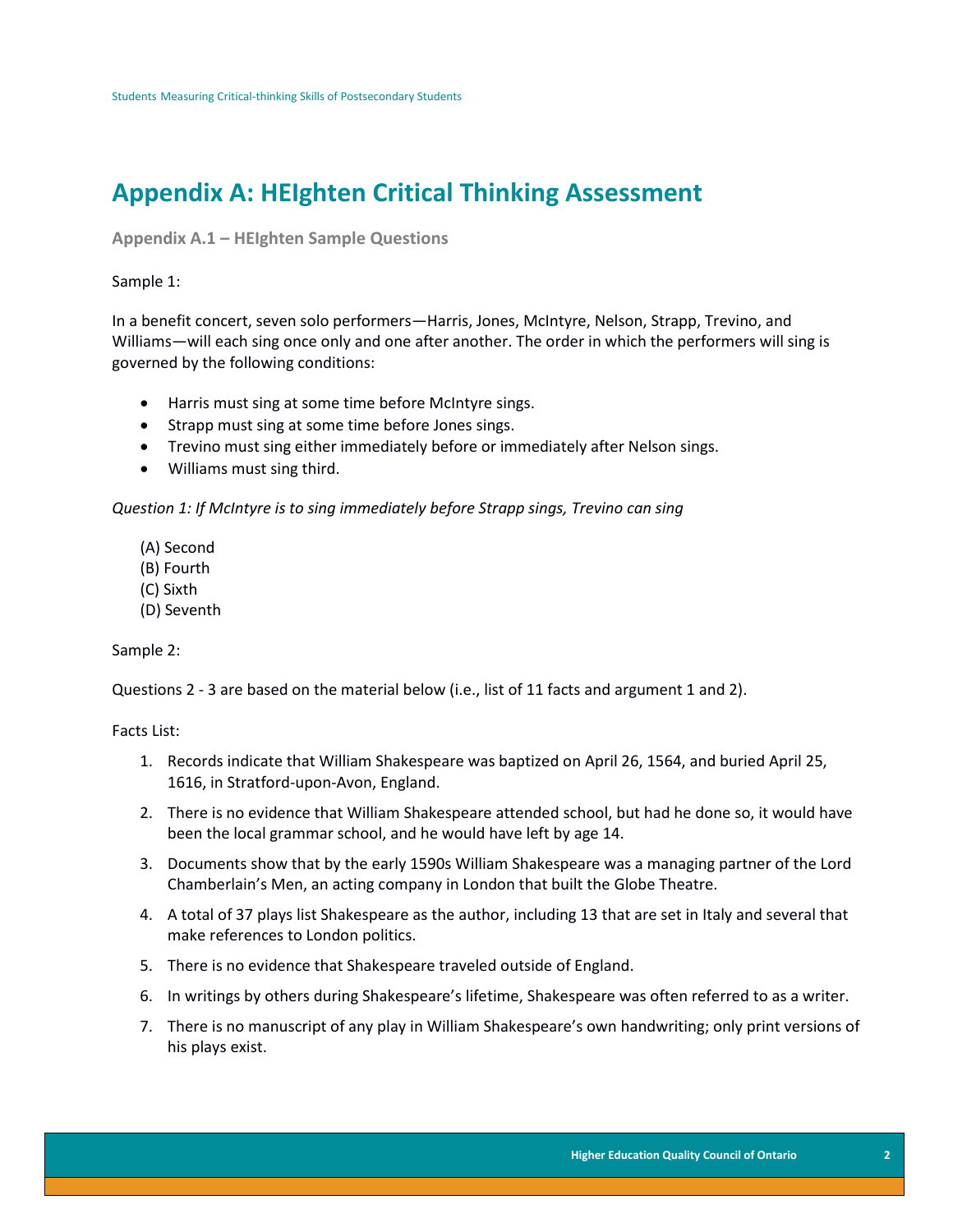- 8. No one questioned Shakespeare's authorship of the plays attributed to him during his lifetime or for centuries after his death.
- 9. Christopher Marlowe (1564–1593) was a brilliant poet and dramatist, educated at Cambridge University, who pioneered blank verse (unrhymed lines, almost always in the pattern of stressed syllables called "iambic pentameter") for dramatic plays.
- 10. Blank verse praised for its beauty appears frequently in the works attributed to Shakespeare.
- 11. Edward de Vere, 17th Earl of Oxford (1550–1604), whose aristocratic crest of arms depicted a lion shaking a spear, was trained in law, was a court poet, and visited Italy extensively.

#### *Argument 1: (an abstract of an academic paper in a literary journal)*

#### **Abstract: "William Shakespeare of Stratford Could Not Have Written the So-called Shakespearean Plays"**

We all know that there was a real person named William Shakespeare, who was born in Stratford in 1564, the son of a middle-class glove-maker, and who died in 1616. He was also a well-known actor and managing partner of an acting company in London in the 1590s. Beyond that, there is not a shred of evidence linking him to the 37 plays ascribed to him. How could an uneducated actor from Stratford have such intimate knowledge of court politics, legal matters, royalty, and Italy (the setting of 13 plays including Othello, Merchant of Venice, and All's Well That Ends Well)? Clearly, the plays reflect a sophisticated intellect, a familiarity with London politics, and a deep understanding of Latin and Greek literature—all improbable for a mere actor who grew up in Stratford and who had at best a grammar-school education. Either Edward de Vere (who is known to have visited Italy and was a court favorite) or Christopher Marlowe (who was college educated and the pioneer of blank verse for dramatic plays) was the real author of these brilliant and nuanced plays.

#### *Argument 2: The argument below is a rebuttal in the form of a letter to the editor, published in a subsequent issue of the journal that published Argument 1 above.*

It is ludicrous to question Shakespeare's authorship of the plays. The argument presented in this journal smacks of elitism. Other arguments for that position rely on conspiracy theory and convoluted logic. There is a historical record of such a man who was connected to London theater and whose name was given as the author of the plays. No one questioned Shakespeare's authorship until hundreds of years after his death. Those who put forward names of the "real" author—over 60 such names have been suggested—have their own agendas, including the elitism already mentioned, or a preference for a particular alternative author. Circumstantial evidence or outrageous ideas such as that Marlowe faked his own death in 1593 and authored some of the plays afterward, or that the real author, for whatever reasons, wanted to keep his own identity hidden, are flimsy and do not hold up under serious scrutiny.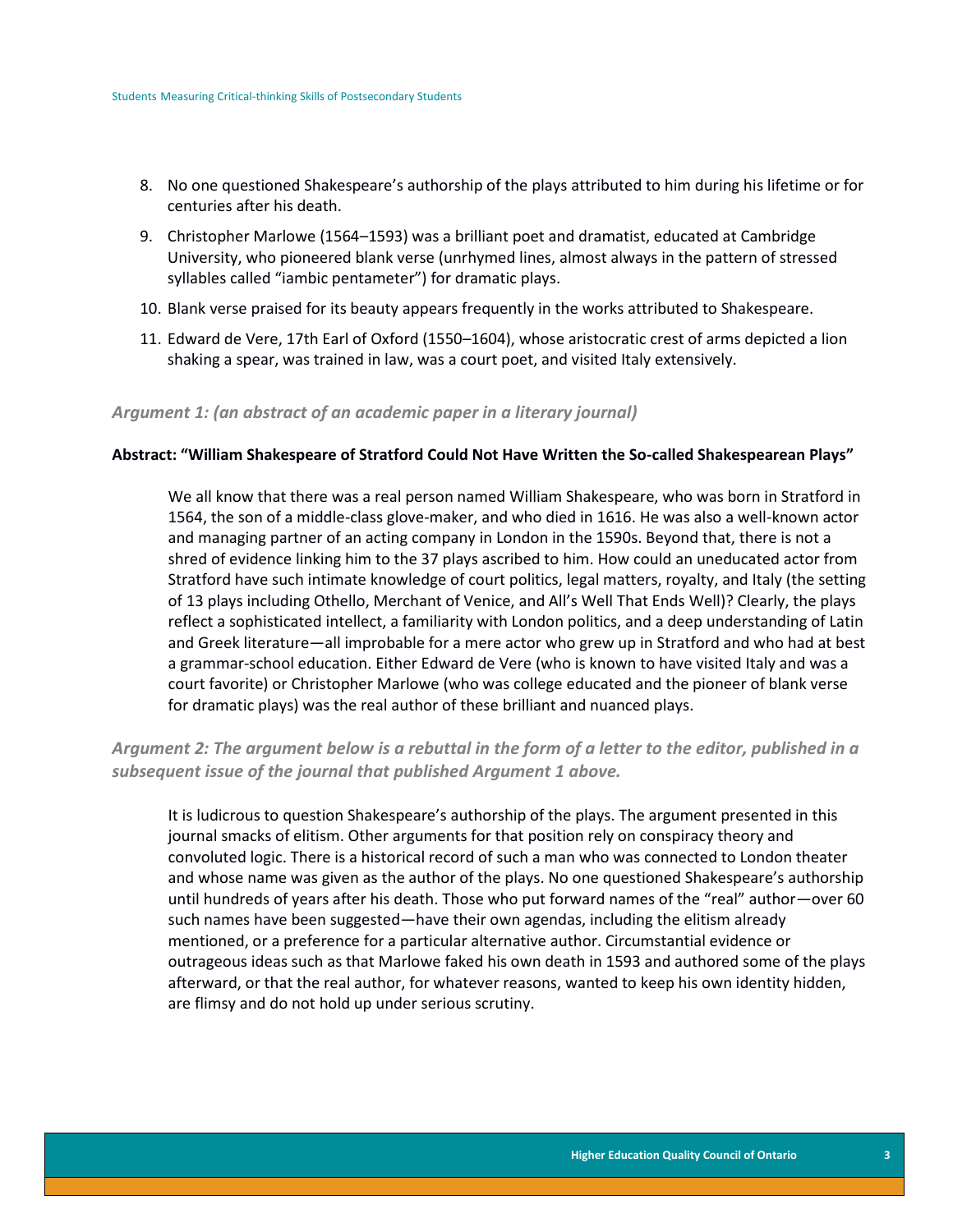\_\_\_\_\_\_\_\_\_\_\_\_\_\_\_\_\_\_\_\_\_\_\_\_\_\_\_\_\_\_\_\_

- *Q 2: Given the information in the facts list, someone wishing to establish that Marlowe is most likely the author of the plays attributed to Shakespeare would be aided in that task if which of the following were found and determined to be authentic? Select all that apply.* 
	- $\Box$  Comparisons of Marlowe's plays with Shakespeare's plays that show strong linguistic parallels and similar range of vocabulary
	- $\Box$  Journal entries in Marlowe's handwriting that note plot elements of a Shakespearean play prior to its being performed
	- $\Box$  Historical events that continue into the 1600s and parallel key plot elements in the plays
- *Q 3: From the following facts excerpted from the list, select the two that together most help to support a claim central to Argument 1.* 
	- $\Box$  2. There is no evidence that William Shakespeare attended school, but had he done so, it would have been the local grammar school, and he would have left by age 14.
	- $\Box$  4. A total of 37 plays list Shakespeare as the author, including 13 that are set in Italy and several that make references to London politics.
	- □ 5. There is no evidence that Shakespeare traveled outside of England.
	- $\Box$  7. There is no manuscript of any play in William Shakespeare's own handwriting; only print versions of his plays exist.
	- □ 9. Christopher Marlowe (1564–1593) was a brilliant poet and dramatist, educated at Cambridge University, who pioneered blank verse (unrhymed lines, almost always in the pattern of stressed syllables called "iambic pentameter") for dramatic plays.

For more sample questions, consult ETS's website or visit [https://www.ets.org/s/heighten/pdf/critical-thinking-sample](https://www.ets.org/s/heighten/pdf/critical-thinking-sample-questions.pdf)[questions.pdf](https://www.ets.org/s/heighten/pdf/critical-thinking-sample-questions.pdf)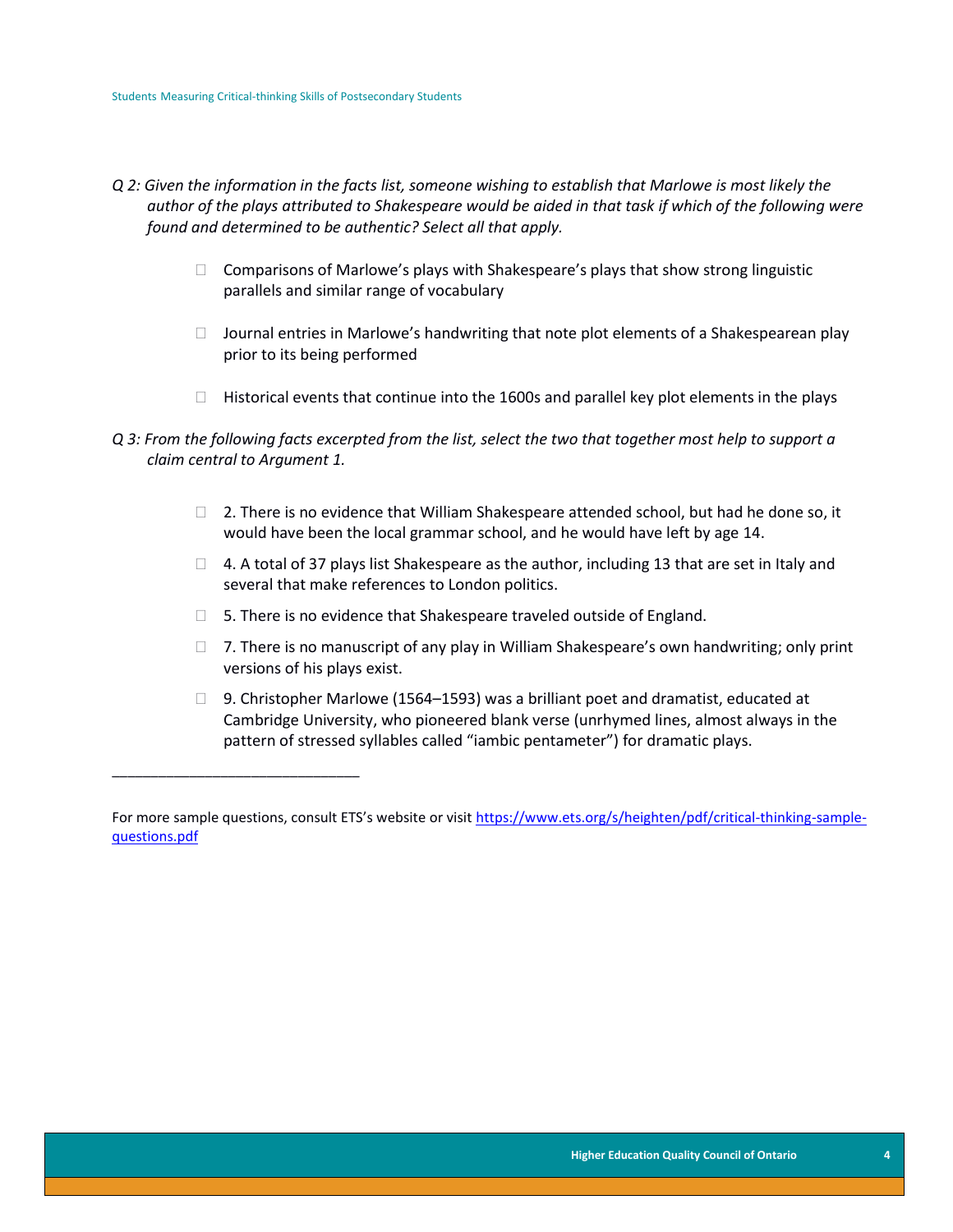#### **Appendix A.2 - HEIghten Performance Level Descriptions**

#### **Advanced** (173–180 points)

A typical student at the advanced level has demonstrated the ability to:

- Extrapolate implications from multiple pieces of information and argumentation.
- Accurately recognize descriptions of the logic of complexly structured arguments.
- Employ multistep reasoning to identify hidden assumptions.
- Employ multistep reasoning to identify evidence that directly or indirectly supports or undermines a claim, or specify additional information needed in order to resolve a point.
- Identify subtle appeals to emotion and revisions to an argument that would reduce such appeals.
- Distinguish information that may be peripherally or generally relevant to assertions/arguments from information that is directly on-point.
- Employ multistep reasoning to distinguish causation from correlation, and identify possible alternative causes or explanations.
- Engage in reasoning that involves complex interactions among multiple claims, arguments or pieces of information.
- Identify abstract concepts or principles that are implicitly instantiated in an argument.
- Identify the most accurate among competing descriptions of the logical relationships between assertions/arguments and supporting (or irrelevant or undermining) information, even when the required distinctions are subtle or complex.

#### **Proficient** (162–172 points)

A typical student at the proficient level has demonstrated the ability to:

- Make inferential connections between points whose relationship is not explicitly given.
- Follow the logic of an argument whose structure is not fully explicit.
- Identify implicit assumptions.
- Identify evidence that directly or indirectly supports or undermines a claim or specify additional information needed in order to resolve a point.
- Identify appeals to emotion and revisions to an argument that would reduce such appeals.
- Distinguish information that is relevant to assertions or arguments from irrelevant information.
- Distinguish causation from correlation, and identify possible alternative causes or explanations.
- Engage in reasoning that involves interactions among multiple claims, arguments or pieces of information.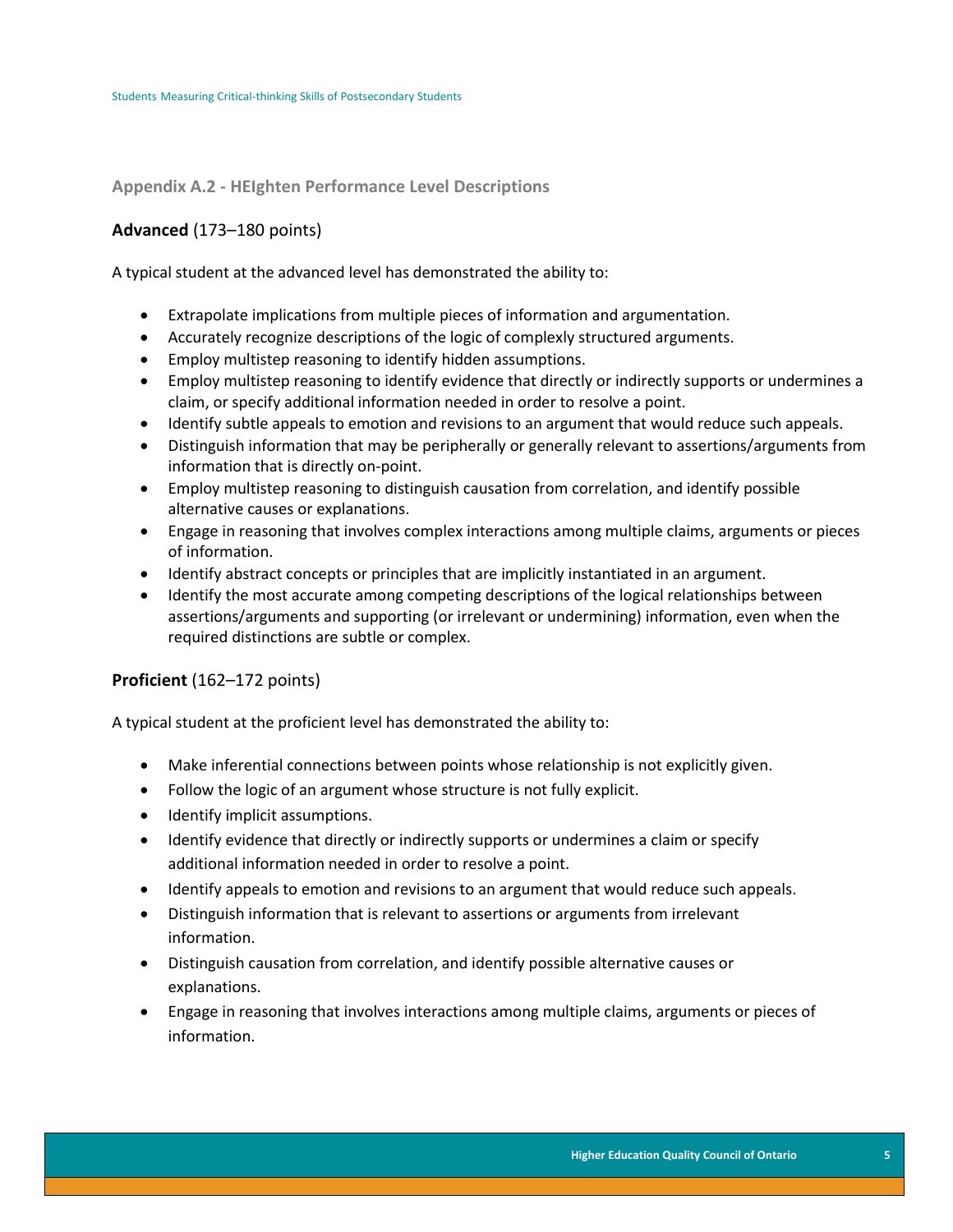- Identify abstract concepts or principles that are instantiated in an argument.
- Identify the most accurate among competing descriptions of the logical relationships between assertions/arguments and supporting (or irrelevant or undermining) information.

#### **Developing** (150–161 points)

A typical student at the developing level may sometimes:

- Make inferential connections between two explicitly related points.
- Follow the logic of an explicitly structured argument.
- Identify explicit assumptions.

\_\_\_\_\_\_\_\_\_\_\_\_\_\_\_\_\_\_\_\_\_\_\_\_\_\_\_\_\_\_\_\_

- Identify evidence that directly supports or undermines a claim.
- Identify clear appeals to emotion.
- Mistake evidence that is broadly related to a topic for evidence that is relevant to a specific assertion about the topic.
- Have difficulty distinguishing causation from correlation or identifying alternative explanations.
- Have difficulty understanding or evaluating interactions among multiple claims, arguments or pieces of evidence.
- Have difficulty reasoning about abstract concepts or principles.
- Have difficulty identifying the most accurate among competing descriptions of the logical relationships between assertions/arguments and supporting (or irrelevant or undermining) information.

Source[: https://www.ets.org/s/heighten/pdf/critical-thinking-performance-level-descriptions.pdf](https://www.ets.org/s/heighten/pdf/critical-thinking-performance-level-descriptions.pdf)